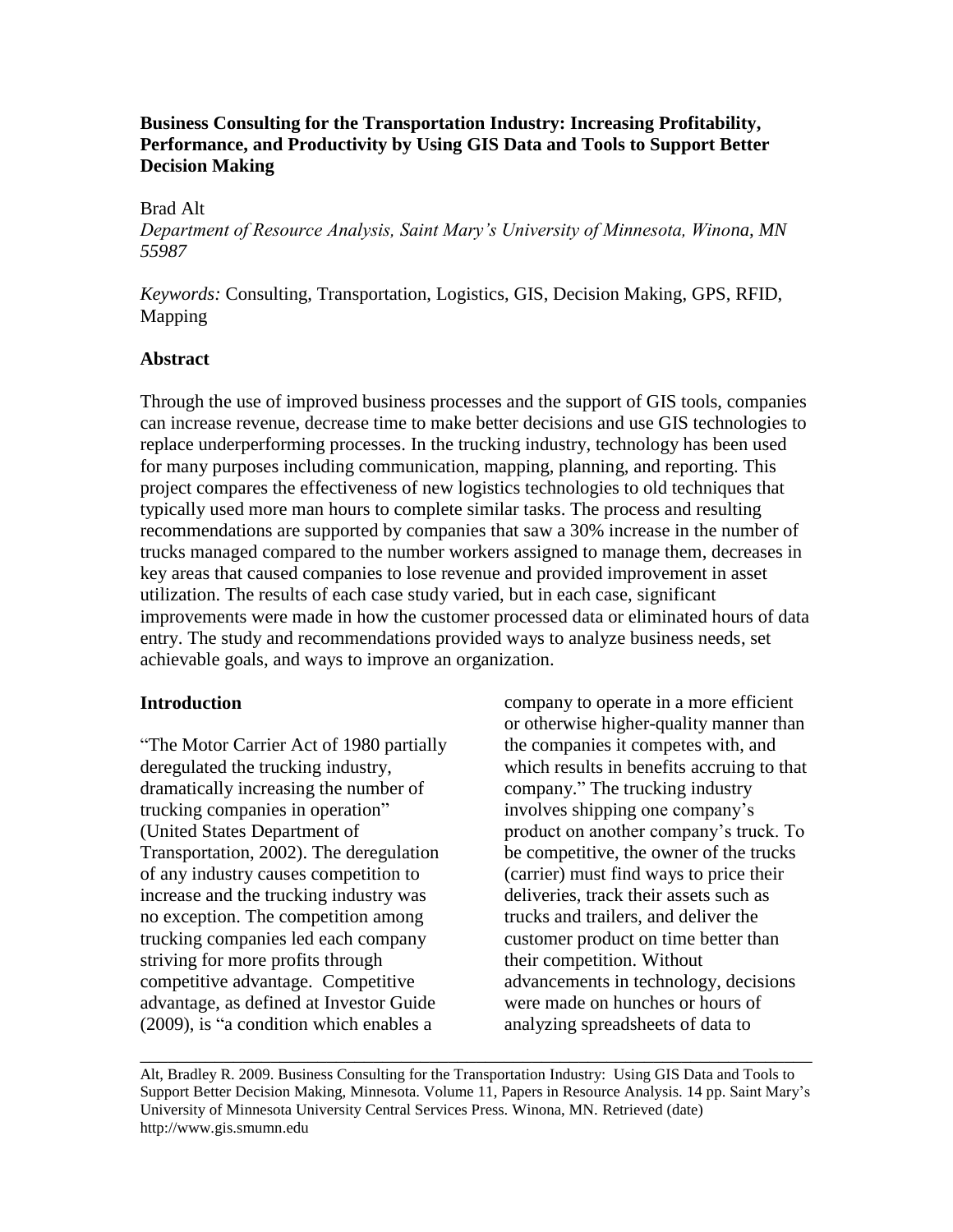determine the best process to increase revenue. Trucking companies used manual methods, requiring paper and pencil or multiple spreadsheets, for years. However, the introduction of computers and software specifically designed for the trucking industry has allowed for more efficient and practical methods of management to occur. The historic generation of trucking companies used magnetic boards and erasable chalk to diagram processes of transportation. Communication was limited to two way radios and the drivers' honesty of his/her location. The variables of competition were limited. To gain competitive advantages over other companies, software was developed to increase the visibility of trucks while in-transit to a customer location, process more data with less employees and make better business decisions with information stored in databases.

Trucking companies embracing technology to gain a competitive advantage use tools such as logistics software, Geographic Information Systems (GIS), Radio Frequency Identification (RFID) readers, and Global Positioning Satellite (GPS). GIS was used in the transportation industry since the late 1980's when some companies including Schneider National, the first to sign a contract, started using Qualcomm units in their trucks. Qualcomm was originally installed as an onboard communication device that allowed communication with the dispatcher. This provided opportunities for better delivery route tracking and communication between the drivers and carriers shipping products. Since the 1980's, spatial data has become more prevalent and is growing in part due to the enhanced data collection via devices

such as sensors, satellites, RFID readers, and GPS enabled devices. 80% of business data has potential to be georeferenced, i.e. have spatial location attached (Bossler, 2002). In the transportation industry, there is a plethora of geo-referenced data to be analyzed, which can support clear and profitable decision making. GIS tools are utilized to support these decisions and provide the decision in a timely manner.

In this study, four trucking companies were analyzed to measure the effectiveness of logistics technologies compared to old techniques that typically used more man hours to complete similar tasks. Logistics is defined by the Business Dictionary (2009) as "Planning, execution and control of the procurement, movement, and stationing of personnel, material, and other resources to achieve the objectives of a campaign, plan, project, or strategy." Four case studies were used to evaluate implementation logistics techniques at each company and to analyze how effectively they were utilizing technology. Recommendations were provided regarding how technology can be utilized to gain competitive advantage.

#### **Methods**

A good strategy is based on meeting the business needs of the organization (Douglas, 2008). To meet the needs of an organization, the needs must be understood. The methodology used to evaluate the organizations researched in the following case studies was broken down into four phases.

- $\bullet$ Assessment
- Auditing  $\bullet$
- Implementing Change
- Evaluating Results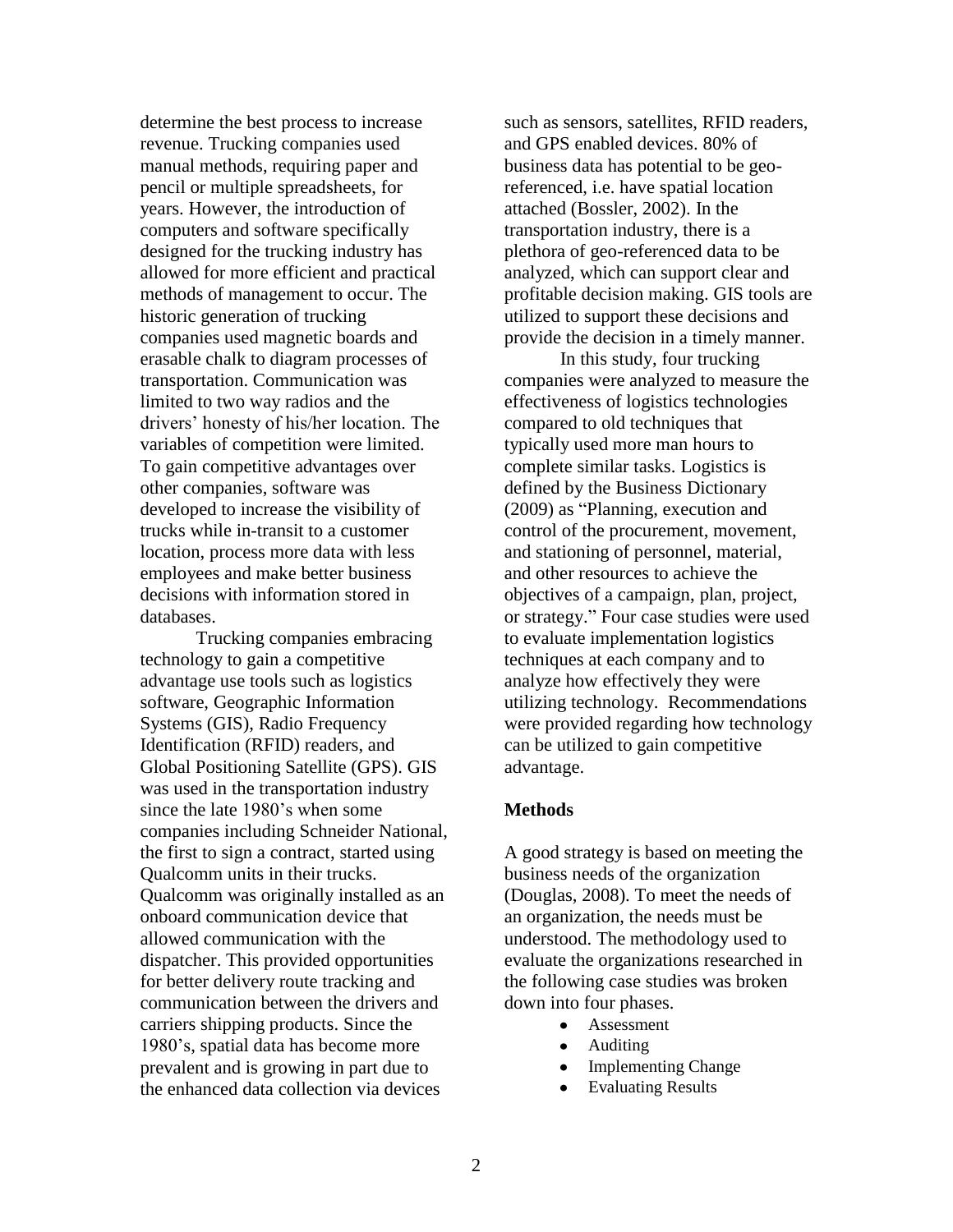#### *Assessment*

The assessment phase was the most important step in understanding the organization because the information gathered was the basis for which future recommendations would be made. The goal of the assessment phase was to measure and identify areas for organizational improvement. To identify improvement over a period of time a baseline performance must be established. After the baseline is measured, the opportunities for improvement are found by comparing the baseline to comparison baselines. Opportunity is defined as a metric that is not performing well compared to benchmarks of other optimized companies. Selected areas of opportunity were chosen to focus on and a current state model was created. According to The Bridgefield Group (2006), current state is defined as the review process to determine current status of a system or process that defines its inputs, data flow and outputs and provides the starting point for identifying changes required to reach a desired future state. This is also referred to by the "As-Is" state. To find the areas for improvement, benchmark metrics were used. Benchmarks were found by generating a list of metrics commonly used by comparable companies. The metrics were compared and measured against the researched companies. Common metrics included percentage of average non-revenue generating miles, the number of deliveries completed per customer and revenue per delivery. The metrics were designed specifically to measure business drivers in the transportation industry that equate to profitability, performance, and productivity. The data elements provided a base line to begin

pre and post evaluation of businesses performance indicators. For a full list of metrics please refer to Appendix A. In this list, areas in need of improvement, highlighted in red or yellow, were discussed with each organization and were later used to measure success. Biographical data was also captured to compare the processing speed of employees to their job functions. Biographical data can be found in Appendix B.

#### *Auditing*

The auditing phase was performed to provide the understanding of current procedures of each organization's software architecture along with data flow. This is referred to as a company's current state. This is displayed in Figure 1. Bottlenecks, events that decreased productivity, in the data flow accounted for hours of time spent on manual tasks where the process was dependent on a human task to be completed before another task could be started. Manual processes were identified in Figure 1 as dashed lines connecting two tasks. As-Is reviews were consistently the most beneficial task completed because this provided information related to data flow. It also provided areas of improvement that were commonly fixed by use of software applications with spatial components to automate manual procedures or providing web applications with map features to disseminate data more quickly. Examples of automated procedures and GIS tools are discussed in the Analysis section where it was found that the coupling of technology and GIS would provide benefits.

Another part of the auditing phase was to review the organization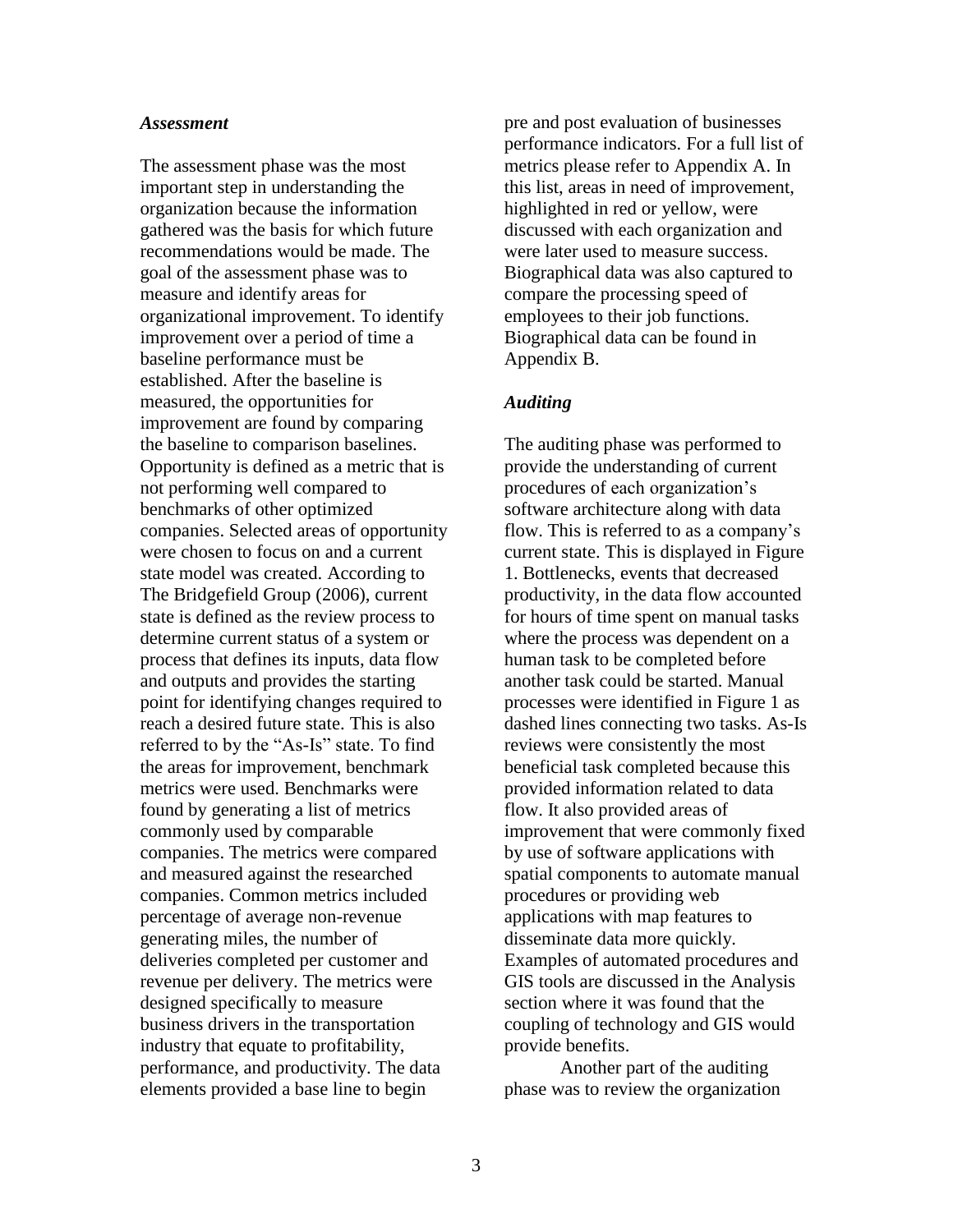

Figure 1. Microsoft Visio files displaying current state workflow. Dashed lines represent manual processes between tasks. Solid lines represent automated tasks performed by employees.

business practices and existing software. Employees of the researched companies were interviewed and the information was used to gain insight into business processes and software technologies. The answers provided in the interviews were compared against the organization's strategic goals and objectives to ensure the software was optimally designed. Performance indicators such as the number of dispatchers compared to the number of managed drivers, average number of phone calls per order and percentage of average non-revenue generating miles were evaluated to identify improvements as either a technology-based tool, such as GIS based map, or process-based improvements that would change the current procedures. The indicators were measured against the benchmark companies that have effectively utilized techniques and technology capabilities (Figure 2). Figure 2 has a white section in the middle representing the software tools being used. The maroon section represents software technology that was available to the organization but was not being utilized efficiently. Each label

represents a task that was performed by employees of the customer being analyzed or important criteria by which they are measured.



Figure 2. Graphical representation of software tools compared between the researched organization and an organization that is optimally performing.

## *Implementing Change*

After establishing the goals of each organization researched for this project, a set of achievable improvement tasks were identified. Recommendations were provided in the form of future state process flows to graphically present how the process was altered from the current state. Future state process flows are representations of the how the current defined process will be altered after recommended changes have been implemented. The future state accounted for areas that increased profitability, performance, or productivity.

The process of implementing the recommendations utilized project management skills and techniques for change management. To implement new process changes, training was provided to ensure each employee understood the expectations and how the solution improved the process. Resistance to change, inadequate sponsorship, and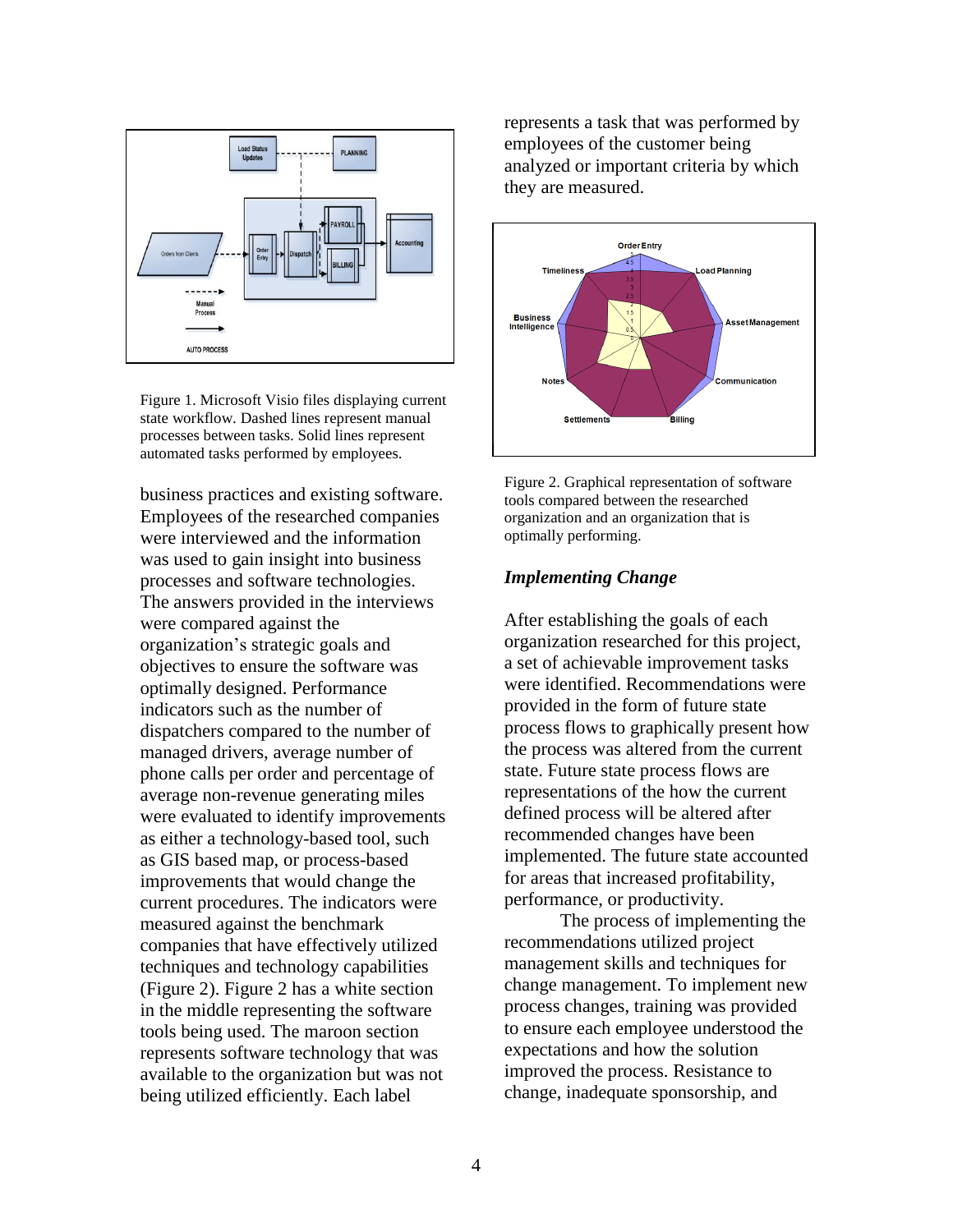unrealistic expectations were found to be problems during organizational research for this project.

## *Evaluating Results*

After changes were implemented to each organization, the final step was to measure the results. This was done by re-evaluating the data elements, such as the performance indicators, biographical data, and comparing pre-engagement and post engagement figures. The most common metrics included percentage of average non-revenue generating miles, the number of deliveries completed per customer and revenue per delivery. The recommendations were measured to determine if they had the desired effect on the organization over a period of time. The desired changes were increased revenue, decreased empty miles, and increased visibility of trucks on the road. If the results were positive the project was considered a success.

## **Analysis**

Through the use of change methodologies described earlier, change was implemented to each company for the following reasons:

- Organization 1: Analysis found that a large percentage of deliveries had non-revenue generating miles that could be eliminated by implementing a mobile communication system which tracked movement of trucks across the country and provided enhanced communication with dependent personnel.
- Organization 2: Through interviews with management it was found that important products being delivered by a trucking company were not being managed properly. The

process was failing due to a lack of visibility of the trucks and this data being kept in multiple spreadsheets. The data was not shared among employees and time was spent tracking down information for the shipping customer's product.

- Organization 3: Customers sighted lack of control over the amount miles being driven outside of the anticipated route. The extra miles driven were reducing the revenue associated with product being shipped, increasing the amount of wear on the vehicles, and using more fuel than necessary to deliver the product.
- $\bullet$ Organization 4: Customers indicated the number of employees being used to enter data, call shipping companies for delivery appointments, and communication with truck drivers was increasing due to growing size of the researched company.

During the auditing phase of Organization 1, which was part of the initial phase of analysis, the standard operating procedure of the organization was found to be causing excessive nonrevenue generating miles. It was found that dispatchers, whose job is to assign a driver to an order that is being delivered, did not know when a truck was available or how far they were from the next available load. Another issue related to the auditing process found drivers must call into the dispatch office to report their position and also when drivers delivered a load. The procedures were not efficient and provided inaccurate data. This caused inconsistent data used to pre-plan drivers and also caused more manual data entry than was necessary to complete the job function. The solution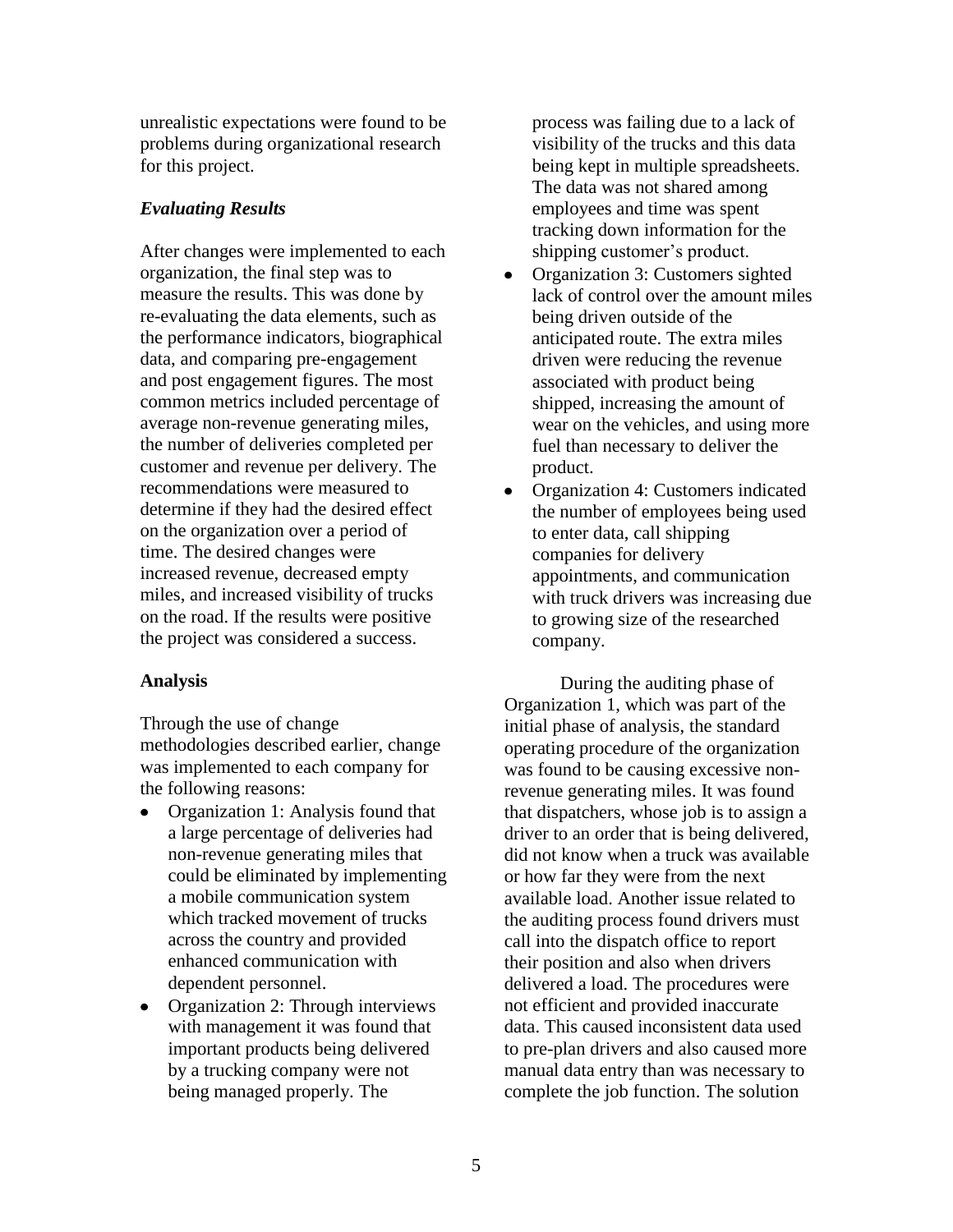for the issues was to use multiple GIS tools including mobile communications, mapping tools, and a reporting tool to dissect poorly planned resources. Mobile communications utilized GPS to send/retrieve data, such as reference numbers, weight, truck number, and trailer numbers without the need for manual data entry. The tool prevented the need to call back to the dispatch office, therefore saving time and providing customer data quickly and efficiently. The GPS positions were georeferenced at multiple points in the process then the route could be further understood and became more predictable. The predictable route provided dispatchers the ability to make qualified decisions about which available truck was closest to the available order. The position reports also allowed the ability to plot truck positions on maps and to view the trucks on a digitally displayed map (Figure 3).



Figure 3. Map plots available loads versus trucks on map using ALK's PC Miler mapping software.

Through interviews with senior leadership at Organization 2, it was identified that tracking high priority loads had resulted in lost revenue and lower customer satisfaction. The customer provided high value freight with an emphasis of on-time delivery but had lost valuable revenue dollars due to

the inability to track where the trucks were and when they were running late. After evaluation, it was decided a web portal with a spatial component would be implemented to address the concern of limited tracking of trucks. The web portal increased visibility of data for reporting purposes. It also provided dispatchers with the ability to track the identified loads and highlighted late delivery trucks. As seen in Appendix A, trucks were highlighted with green, yellow, and red dots indicating if they are on time (green), may be late (yellow) or are running late (red). In addition to the red indicator, an email notification was sent to the dispatcher and customer to indicate the product would not be delivered on-time. The external customer (the customer receiving the product) also had the ability to login to the portal to find the location of the delivery truck and the estimated time of arrival to their warehouse. The portal eliminated phone calls to dispatch from customers and enabled the external customers to get information quickly. The tool helped share information with end-users and management, thus providing a better understanding of the data in the system. The spatial feature of the web portal was used to graphically display information over the web. The resulting web portal (Figure 4) shows truck positions, available orders on a map, the number of available trucks by regional designation, and can also provide revenue and cost data.

The case study at Organization 3 revealed issues regarding trucks routed mileages and finding the best coordinated and efficient routes. To find out of route miles, a calculation was used by comparing the mileage of truck odometers to the estimated mileage of the route found using routing software.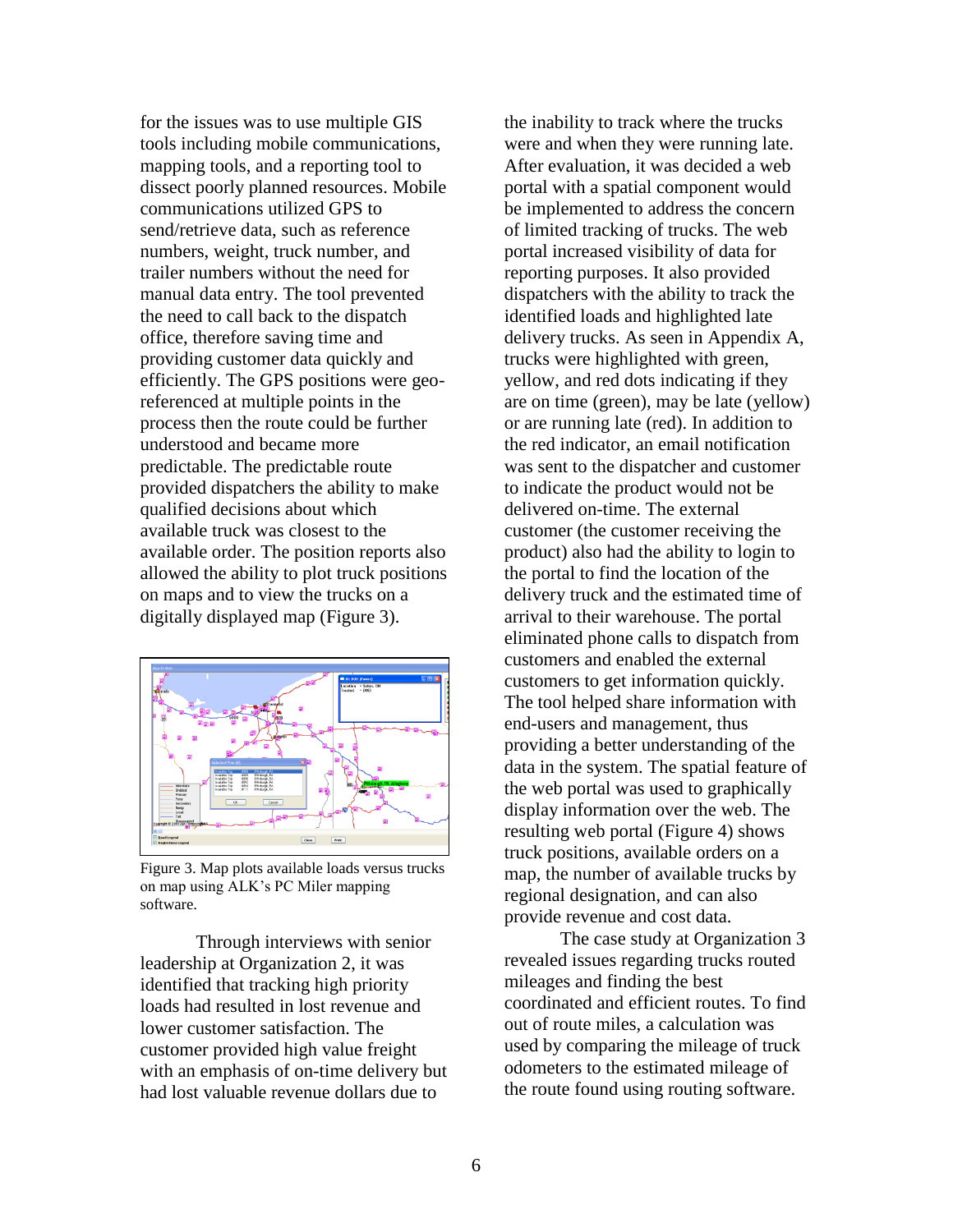

Figure 4. Web portal with spatial features displaying high priority load information. Color coordinated dots indicated if product is on-time.

The organization research found trips included out of route mileage. It was determined a solution must be provided to decrease the number of miles being driven that are not associated with the actual delivery of a customer's product. This issue was discovered by using the initial metrics and was further analyzed by interviews with dispatchers during the auditing phase. The product being delivered had routes that were estimated to travel on roads equaling an anticipated number of miles. Without a process to track the position of the truck, the driver traveled on any route that he/she chose. The result was excessive wear on the vehicle, more fuel consumption and delays on the product being delivered. During the implementation phase, a web application with a mapping tool was introduced to eliminate out of route mileage that a truck driver may incur by taking the wrong roads not provided by the logistics software. A mobile communication solution was also implemented that tracked GPS positions and reported out of route mileage to dispatchers. After the delivery was completed, a dispatcher or manager used the maps to plot suggested routes versus actual completed routes based on GPS data collected along the trip. Figure 5

shows the plotted route from the dispatcher compared to the actual route driven.



Figure 5. Plot route versus actual. Blue line represents actual route, Green line represents dispatched route.

In the auditing phase of Organization 4, it was discovered that a trucking company had problems keeping track of vehicles that were being shipped from a processing facility to the automotive dealerships. The current process relied on data collected from drivers after the delivery was made. The automotive dealerships could not depend on estimated times of arrival and expensive cars were being transported without a proficient method of tracking. The gap in the existing technology was filled by using Radio Frequency Identification and bar codes on vehicles to save time on order management, provide GPS data and set estimated times of arrivals for dealerships expecting the new vehicles for delivery. Further problems were discovered during the audit phase of Organization 4. The issue was that hours were being spent by in-house staff updating orders after the driver completed the delivery. The process would involve a minimum of three phones calls from the carrier and then another three to five minutes of updating in the software. The solution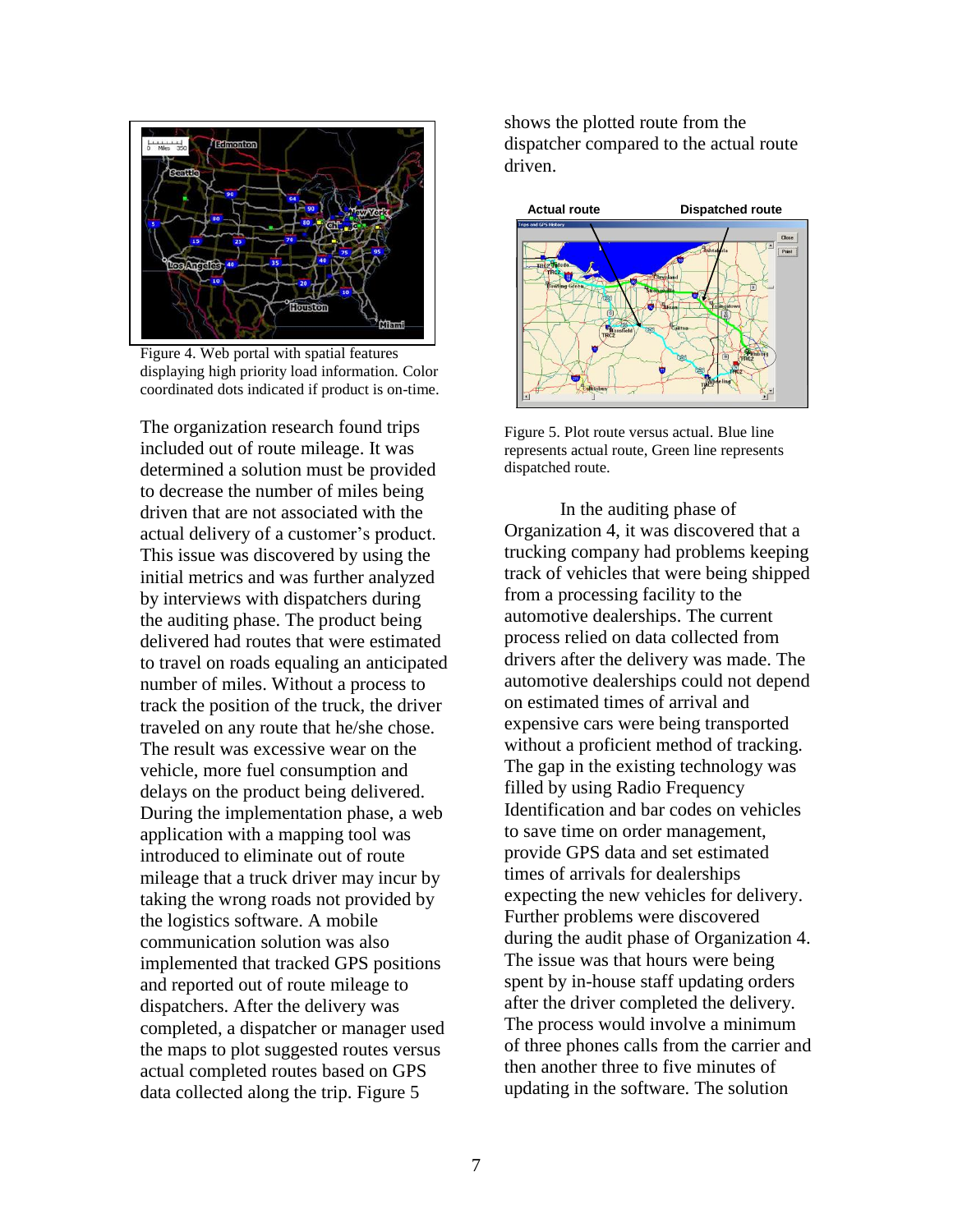utilized technology and process improvements and used RFID technology to integrate the scanning of vehicles as they passed the gates from the origin and again when they made it to the entrance gate of the final location. RFID readers and GPS enabled devices were the solution. The solution allowed the customer to take data that was collected via the RFID readers and electronically import the information to the logistics software. The RFID reader updated the customer order each time it was scanned. This eliminated the need for phone calls or manual updates of order data, therefore reducing workload and gaining efficiency in the order processing, and more accurate tracking of vehicle deliveries.

## **Findings**

During the assessment and auditing phases, it was discovered that all four companies benefited from improved processes and all are now using technology to improve the business's profitability, performance, and productivity. The organizations researched use these technologies to increase revenue, improve asset planning skills, gain better sales forecasting, improve on-time delivery percentages, and perform improved analysis on their data. The methods and tools that each organization utilized are different due to a number of factors. Those factors could be the business niche they are in, the level to which technology has been introduced to the company. Companies were able to increase profitability by limiting the number of non-revenue generating miles and eliminating out of route miles. As seen in Appendix B, companies that were able to change current processes in favor of utilizing

technologies, such as RFID, were able to decrease the number of phone calls per day and increase the productivity of staff. This data was indicative of qualitative changes that can affect the overall happiness of employees. The overall effect may actually improve employee morale and hopefully result in fewer turnovers. Companies that utilized GIS tools and logistics software were able to keep employee numbers the same while increasing the number of managed trucks by over 30%.

- The results of the case study at  $\bullet$ Organization 1 included decreased empty miles associated with the order that negatively affects profit, increased revenue per mile, increased the ability of users to provide accurate and timely information regarding the customer's order, availability of resources or status while in-transit, and decreased manual processes to update load information in the database. Data provided in Appendix C.
- $\bullet$ The benefits provided by the solution implemented at Organization 2 was real-time data sharing, ability to track and report on high priority freight, and automated notification to customers with interest in the load's delivery time. The solution improved performance and productivity by decreasing time spent communicating with customers. In addition, the solution provided increased ability for better decision making and data was based on realtime information.
- For the real-time solution provided to Organization 3, reports were created and triggered to send out email notifications that alerted dispatchers when the acceptable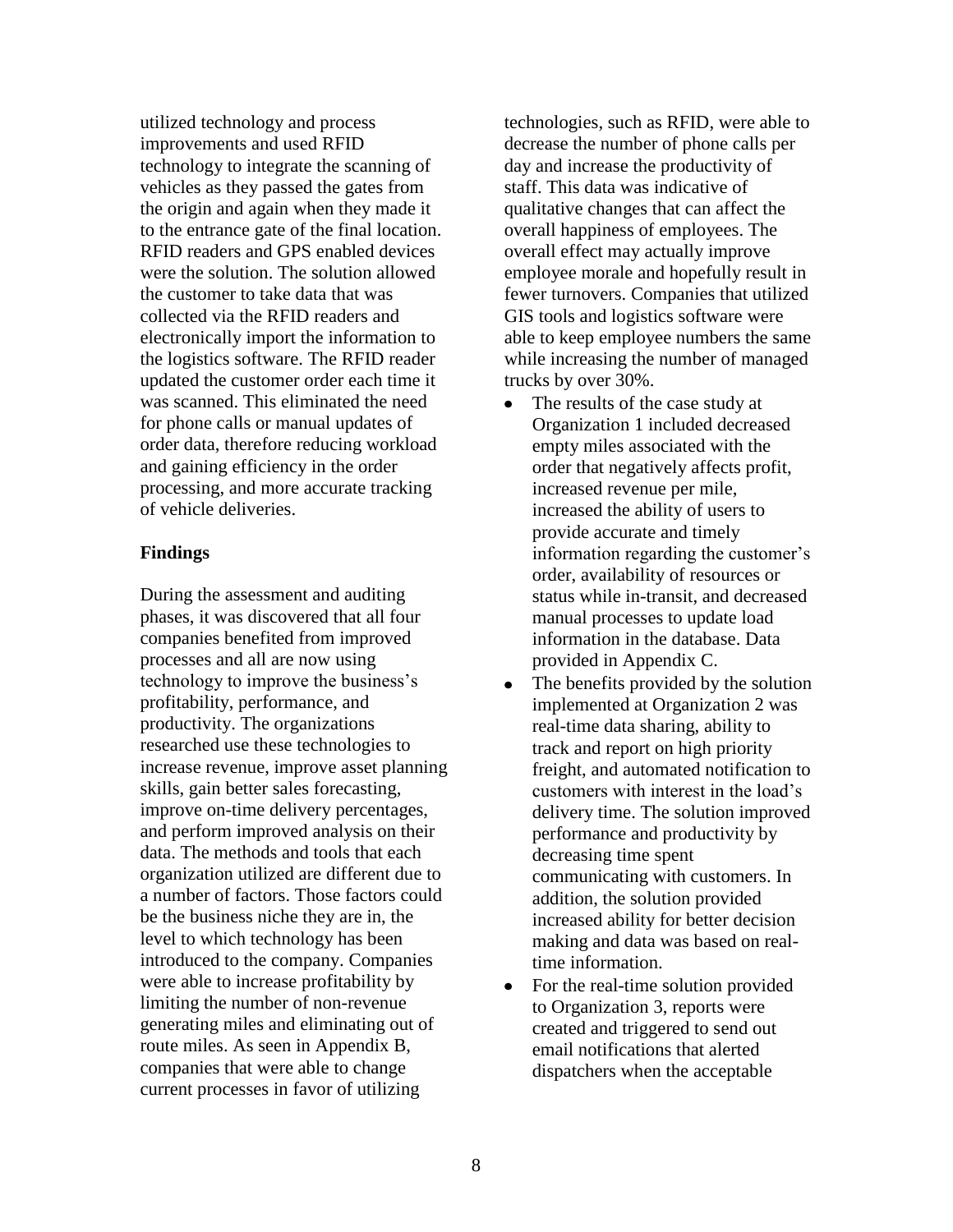tolerance of out of route miles had been broken.

The evaluation of the customer issue and recommendations provided to Organization 4 increased profitability due to fewer hours used to input data, increased productivity due to not taking excessive phone calls and improved performance by drivers not have to report arrival and departure times after each pickup or delivery. The three phone calls per order were reduced to zero and the manual updates were eliminated due to information updates provided electronically.

All of the organizations benefited from enhancements in the visibility of trucks through the use of mobile communications. This was likely due to less time taken to find a truck's location and having data that is constantly updated allowed companies to quickly report on arrival or departure data. It was also found that when software tools were used to enhance the decision making process companies typically see empty mileage percentages decreased, revenue per miles increased and out of route miles decreased. Results indicated companies using mobile communication realized a decrease in 5% of empty miles for the months following recommendations from this project. The limitations of the analysis are the variables, including economic circumstances that could have increased the revenue with or without the recommendations and employee performance. It is difficult to evaluate the skill level or ability of an employee to make a decision. The improvements in key areas could be attributed to training or provided technologies but also could have been the normal learning curve of the employee to their job. Without the training, they may still have made better decisions thus increasing revenue and decreasing empty mileage.

It is apparent the increased utilization of technology will decrease manual dependencies, such as tabular data or manual documentation. This use of software and company specific recommendations allowed the organizations to leverage the tools that allow for better decision making such as sharing information that is stored centrally and communicated globally. The amount of time it takes to generate sales forecasting data and revenue reports were not specifically measured, but were significantly decreased. This is likely due to information being stored in one database and the automation of reports to pull specific information on a scheduled basis.

The significance of finding areas for improvement can be measured by operational metrics, increased revenue, employee satisfaction and overall reduction in the use of manual techniques.

Customer projects such as the ones identified in this report are successful or failures due to many factors. Some common reasons for failure include:

- 1. Senior Management buy-in is not secured.
- 2. Limited user involvement in the planning stages.
- 3. Inadequate upfront planning or communication.

The same is true for why projects succeed and include:

- 1. Benefits can be measureable and common goals are established.
- 2. Focus is on users.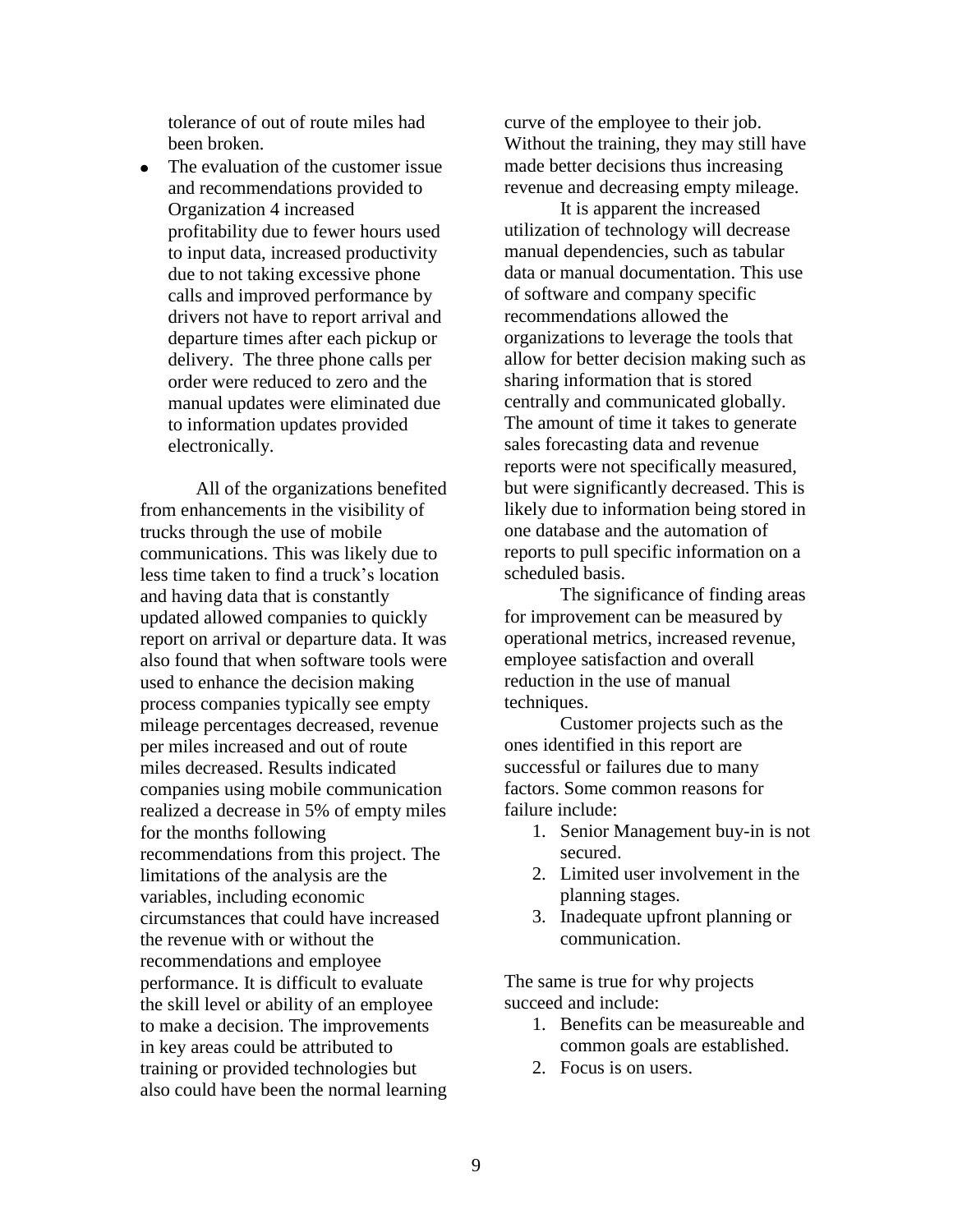3. Executive sponsor the project through to the end.

Additional limitation put on process improvement can be from existing employees unwilling to provide accurate representation of their duties or company cultures that do not promote change. Technology enabled solutions may increase profitability and productivity but a management staff that does not understand the value of promoting the need to change or how to manage the change can impede the performance of the employee. The most significant limitation is the executive level sponsorship of the project. Without the continued support and leadership from management, end users typically resist any change that may negatively affect their day to day duties.

## **Conclusions**

This project was developed to measure the effectiveness of new logistics technologies compared to old techniques that typically used more man hours to complete similar tasks. The result of the research and analysis provided ways that any company can evaluate their own processes and measure the effectiveness of changing from antiquated habits to embracing technology for purposes of profitability, performance, and productivity. The use of GIS tools and software technologies improves the profitability, productivity and performance of trucking companies. Case studies in the research were evaluated and the analysis supports recommendations made to clients regarding how technology is utilized to gain competitive advantage. The result of the research and analysis provides ways that any company can evaluate

their own processes and improve their performance by introducing technological advances in the trucking industry. The project has provided a deeper understanding of the advantages in utilizing software technology. Information gained from this project will be used to further analyze existing trends in technology and as a basis for company comparisons.

# **Acknowledgements**

I would like to thank John Ebert of the Department of Resource Analysis staff at Saint Mary's University of Minnesota for his guidance throughout this process. I would also like to thank Dr. David McConville for his direction when I entered the program. The support of my family has also been appreciated during the audit phase of my research.

# **References**

Bossler, J. D. 2002. An Introduction to Geospatial Science and Technology, Manual of Geospatial Science and Technology.

Business Dictionary. 2009 Retrieved on October 22, 2009 from www. businessdictionary.com.

The Bridgefield Group. 2006. Bridgefield Group ERP/Supply chain Glossary. Retrieved on October 22, 2009 from

www.bridgefieldgroup.com. Douglas, B. 2008. Achieving Business Success with GIS.

Investor Guide. 2009. Investor Words Dictionary. Retrieved on October 22, 2009 from www.investorwords.com.

United States Department of Transportation. 2002. Federal Highway Administration. "The Freight Story: A National Perspective on Enhancing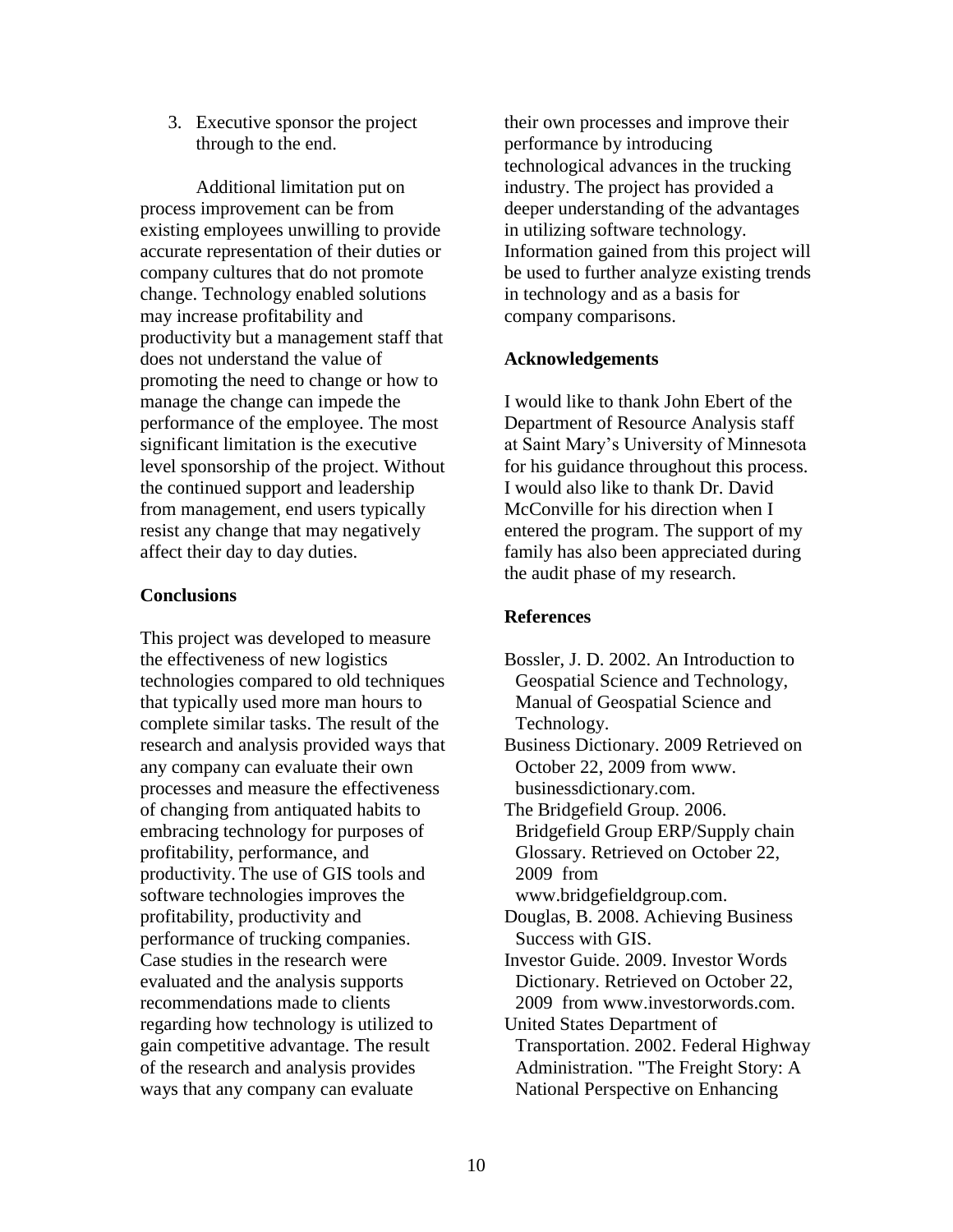Freight Transportation." Retrieved on October 22, 2009 from http://www. ops.fhwa.dot.gov/freight/freight\_analys is/freight\_story/freight.pdf.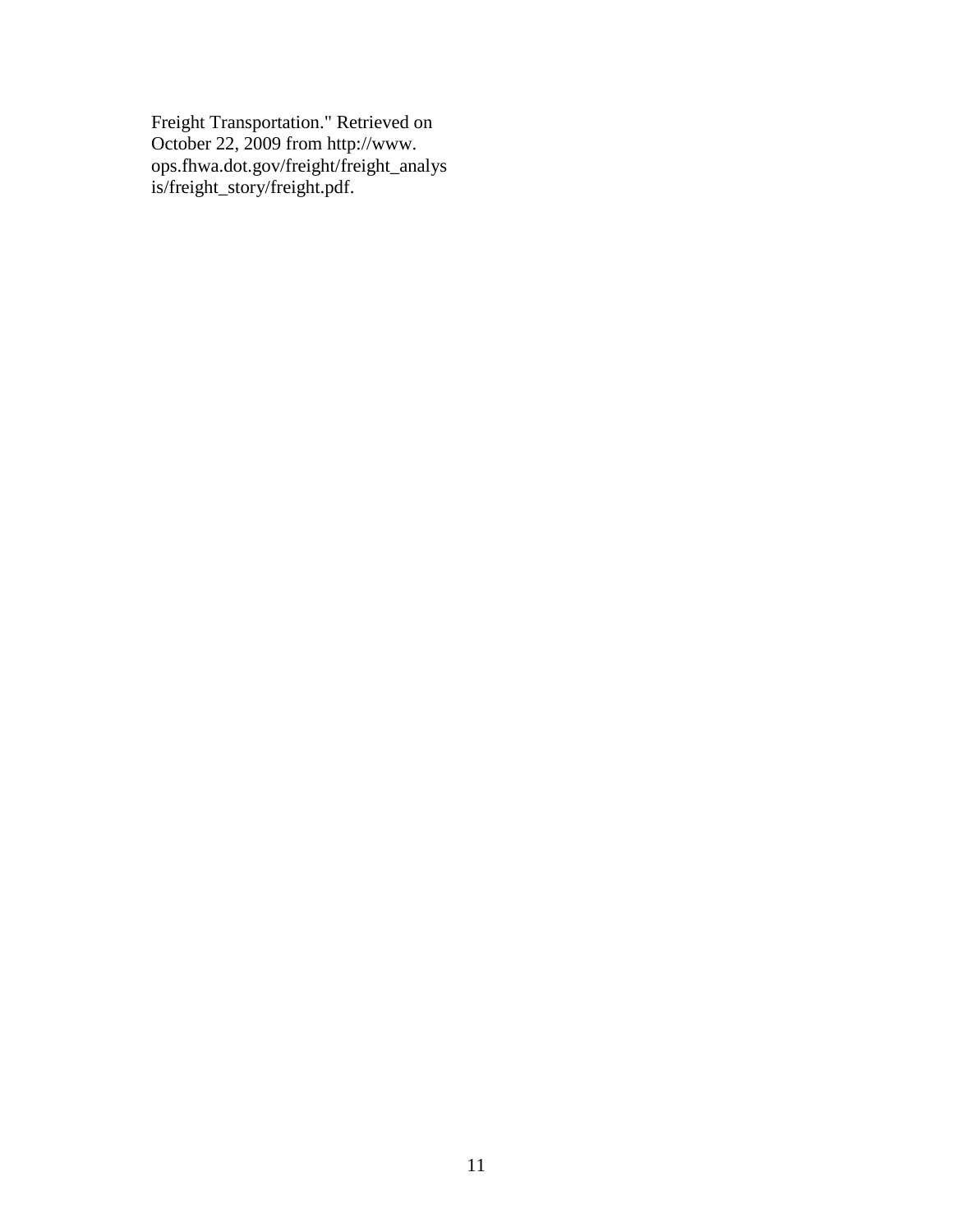Appendix A. Key performance data found by using excel macros with SQL code to pull specific metric data from the SQL database. The information is used to measure productivity and performance statistics.

| <b>TMW Suite</b>                      |                 | <b>Invoicing</b>                                           |                   |
|---------------------------------------|-----------------|------------------------------------------------------------|-------------------|
|                                       |                 | <b>Invoice Selection Entries</b>                           |                   |
| Version                               | 2008.07_08.0981 |                                                            | 3                 |
| <b>Active Tractor Count</b>           | 168             | <b>Total Invoices</b>                                      | 45570<br>14       |
| <b>System Admin</b>                   |                 | <b>Active Chargetypes</b><br>% Active Chargetypes with GL# | 100.00%           |
| <b>Users Entered</b>                  | 100             | Miscellaneous Invoices                                     | 55                |
| Groups Entered                        | 16              |                                                            | 418               |
|                                       |                 | Supplemental Invoices<br><b>Printed Invoices</b>           | 45269             |
| % Users To Groups                     | 83.00%          | <b>Transferred Invoices</b>                                | 45263             |
| <b>File Maintenance</b>               |                 | Master Bills Printed                                       | 0                 |
|                                       |                 |                                                            |                   |
| % Cities With Valid Region 1          | 8.93%           | Invoices Created Last 30 Days                              | 1725              |
| <b>Total Companies</b>                | 72409           | Invoices Created Last 90 Days                              | 4836              |
| Non Imported Companies                | 72409           | Credit Memo/Rebills                                        | 3182              |
| Companies with Missing/Incomplete Zip | 1013            | % Invoices With Accessorial                                | 31.96%            |
| <b>Active Bill To Companies</b>       | 58100           | % Auto Rated Invoices                                      | 0.02%             |
| Ship or Cons Without Directions       | 61859           |                                                            |                   |
| <b>Active Drivers</b>                 | 169             | <b>Settlements</b>                                         |                   |
| Drivers Manually Entered              | 654             | Pay Header Count                                           | 22021             |
| <b>AP Drivers</b>                     | 0               | <b>Future Pay Periods</b>                                  | 35                |
| AP Drivers with No PavTo              | 0               | Settlement Schedules                                       | 4                 |
| <b>Active Tractors</b>                | 168             | <b>Transferred Pay Headers</b>                             | 21273             |
| <b>Tractors Manually Entered</b>      | 523             | Closed Pay Headers                                         | 745               |
| <b>Pavroll Tractors</b>               | 0               | <b>Active Paytypes</b>                                     | 48                |
| AP Tractors with No PayTo             | 17              | % Active Paytypes with GL#                                 | 100.00%           |
| <b>Active Trailers</b>                | 858             | Payable Drivers with No Activity Table                     | 0                 |
| Active Pay To's                       | 4039            | Payable Tractors with No Activity Table                    | 0                 |
| <b>Orphaned PayTo's</b>               | 54              | Payable Carriers with No Activity Table                    | $\mathbf 1$       |
| <b>Active Carriers</b>                | 3565            | <b>Standing Deductions</b>                                 | 381               |
| <b>Carriers with No Acct Type</b>     | $\Omega$        | Pay Details from Standing Deductions                       | 8                 |
| <b>GLReset Entries</b>                | 14              | Resources with Standing Deduction                          | 305               |
| Pav Details with No GL                | 13392           | % AP Tractors >1 Closed Pay Header                         | 86.06%            |
| Inv Details with No GL                | 254             | % PR Drivers >1 Closed Pay Header                          | 10.53%            |
|                                       |                 | % Auto Rated Trips                                         | 69.89%            |
| <b>Order Entry</b>                    |                 | % CMP Trips With a LH Pay Detail                           | 94.40%            |
| <b>Total Orders</b>                   | 44982           |                                                            |                   |
|                                       |                 |                                                            |                   |
| <b>Completed Orders</b>               | 42179           | Rating                                                     |                   |
|                                       | 220             | <b>Billing</b>                                             |                   |
| Non Completed Active Orders           |                 |                                                            |                   |
| Copied Orders                         | 3570<br>41412   | Primary Billing Rates                                      | 5                 |
| Non Copied Orders                     |                 | <b>Accessorial Billing Rates</b>                           | 4<br>$\mathbf{1}$ |
| Non Copied Last 30 days               | 1361            | Line Item Billing Rates                                    |                   |
| Non Copied Last 90 days               | 4165            | % Acc/Linked LI with Attached Primary                      | 100.00%           |
| Master Orders                         | 29              | <b>Billing Rates Used</b>                                  | $\overline{2}$    |
| Orders Copied From Master             | 189             |                                                            |                   |
| Users Creating > 20 Non-Copied Orders | 39              | Pay                                                        |                   |
| <b>Imported Orders</b>                | $\overline{0}$  | Primary Pay Rates                                          | 16                |
| % Pre-rated Orders                    | 0.03%           | <b>Accessorial Pay Rates</b>                               | 8                 |
|                                       |                 | Line Item Pay Rates                                        | 0                 |
| <b>Dispatch</b>                       |                 | % Acc Pay Rates with Attached Primary                      | 100.00%           |
| <b>Split Trips</b>                    | 9322            | Pay Rates Used                                             | 22                |
| X Dock Moves                          | 486             |                                                            |                   |
| Standalone MT Moves                   | 471             | <b>Fuel Import</b>                                         |                   |
| % Moves With 1 Or More MT Events      | 64.83%          | Fuel Cards Set Up                                          | 1450              |
| Driver Beams                          | 4618            | Account Codes Set Up                                       | $\mathbf 1$       |
| <b>Tractor Beams</b>                  | 4311            | Customer Codes Set Up                                      | 3                 |
| <b>Trailer Beams</b>                  | 17687           | Payable Tractors Without Cards                             | 72                |
| Trip Views on Pln Worksheet           | 20              | Payable Drivers Without Cards                              | 67                |
| Resource Views on Pln Worksheet       | 20              | Cards With No Asset                                        | 0                 |
| Regions Schemes Setup                 | 4               | <b>Fuel Purchases</b>                                      | 51585             |
| % Trips w/Valid Org Reg1              | 14.65%          | Fuel Purchased Pay Details                                 | 87745             |
| <b>Consolidated Moves</b>             | 809             | Cash Advance Pay Details                                   | 11676             |
| % Drivers Utilized                    | 94.65%          |                                                            |                   |
| % Tractors Utilized                   | 96.37%          |                                                            |                   |
| % Trailers Utilized                   | 94.18%          |                                                            |                   |
| Orders with Carrier Assigned          | 10094           |                                                            |                   |
| % Trips with Calculated Mileage       | 99.41%          |                                                            |                   |
| Legs with >1 Payable Resource         | 18181           |                                                            |                   |
| Legs with No Payable Resource         | 46              |                                                            |                   |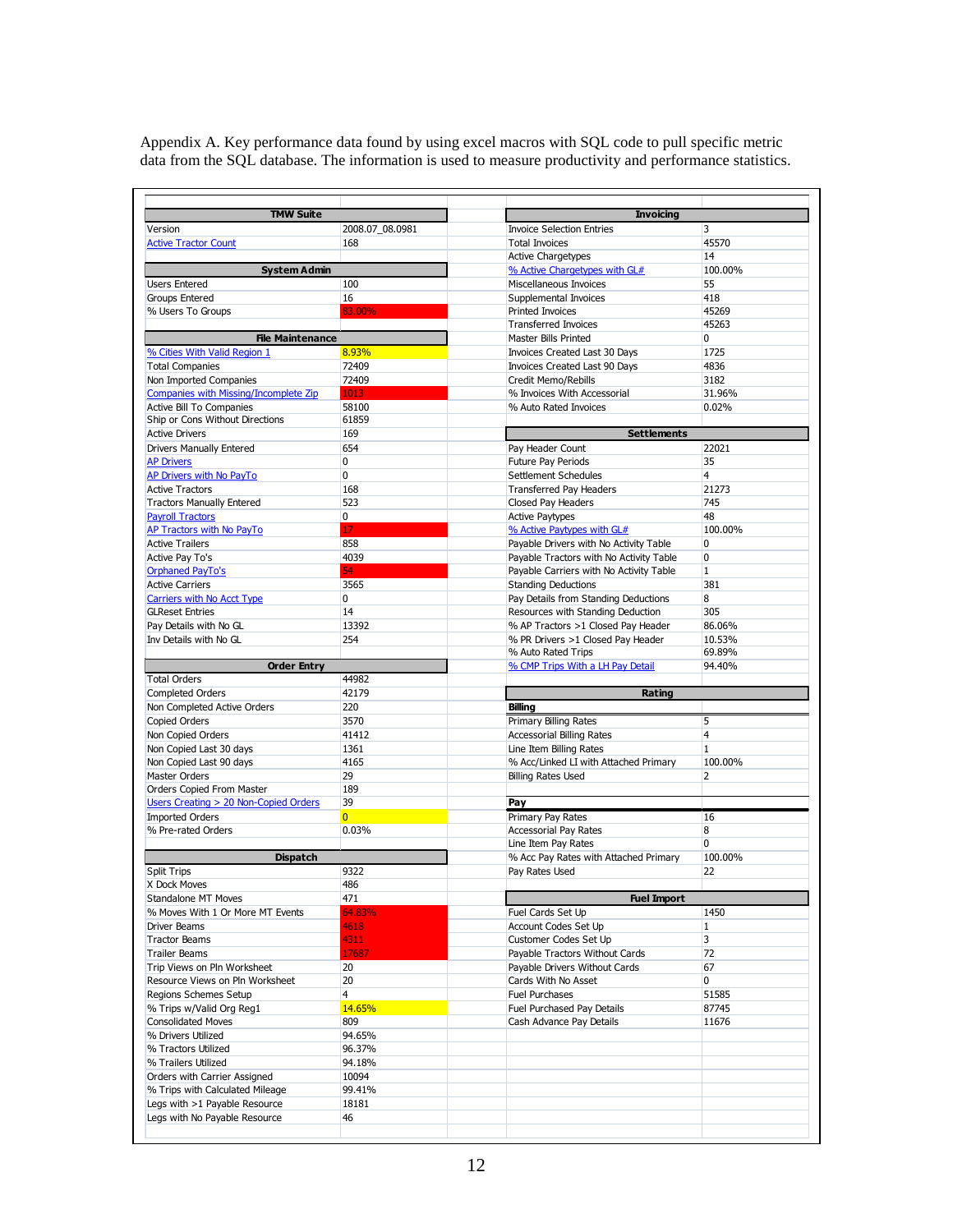Appendix B. Biographical data of each organization that is being analyzed. The benchmarking data was compared against other companies and used to create ratios for performance statistics.

| <b>Carrier Type</b>          | 100%.                              |               |         | Check all that apply. Please make sure to check percentages to each of your businesses and make sure they total |   |
|------------------------------|------------------------------------|---------------|---------|-----------------------------------------------------------------------------------------------------------------|---|
|                              | Industry %                         |               |         |                                                                                                                 |   |
|                              | 100%<br>75%                        |               | EDW 25W | # of Employees                                                                                                  | D |
| For Hire Canter: Truckload   |                                    |               |         | Operations:                                                                                                     |   |
| For Hire Canter: LTL         |                                    |               |         | # CBR                                                                                                           |   |
| For Hire Carrier: Intermodal | . .<br>. .                         |               |         |                                                                                                                 |   |
| For Hire Carrier: Bulk       | $\blacksquare$<br>a s              | ш             |         | # Planners/Dispatchers                                                                                          |   |
| For Hire Carrier: Van        | <b>Tale</b><br>L.                  | . .           |         | # Driver Managers <b>Andrew Street Street Street Street Street</b>                                              |   |
| For Hire Canter: Reefer      | п<br><b>The Contract of Street</b> | <b>Talent</b> |         | <b>Back Office</b>                                                                                              |   |
| For Hire Canter: Flatbed     |                                    |               |         | # Settlements Payroll                                                                                           |   |
|                              | ш                                  | . .           |         |                                                                                                                 |   |
| For Hire Carrier: Chassis    | П<br>L.                            | . .           |         | Drivers:                                                                                                        |   |
| <b>Private Fleet</b>         | П                                  | . .           |         | # Company ___________                                                                                           |   |
| <b>Brokerage</b>             | П                                  | . .           |         | # Owner Operators                                                                                               |   |
| 3 PL                         | <b>The Second Second</b>           | ш             |         |                                                                                                                 |   |
| <b>Other</b>                 | □<br>$\blacksquare$                | <b>COL</b>    |         | # of Trucks/Tractors                                                                                            |   |
| Specify:                     |                                    |               |         | # of Trucks/Tractors                                                                                            |   |
| Total - 100%                 |                                    |               |         | # of Trailers                                                                                                   |   |
|                              |                                    |               |         | # of Trailers                                                                                                   |   |

# Performance Benchmarking Results Biographical Data

13